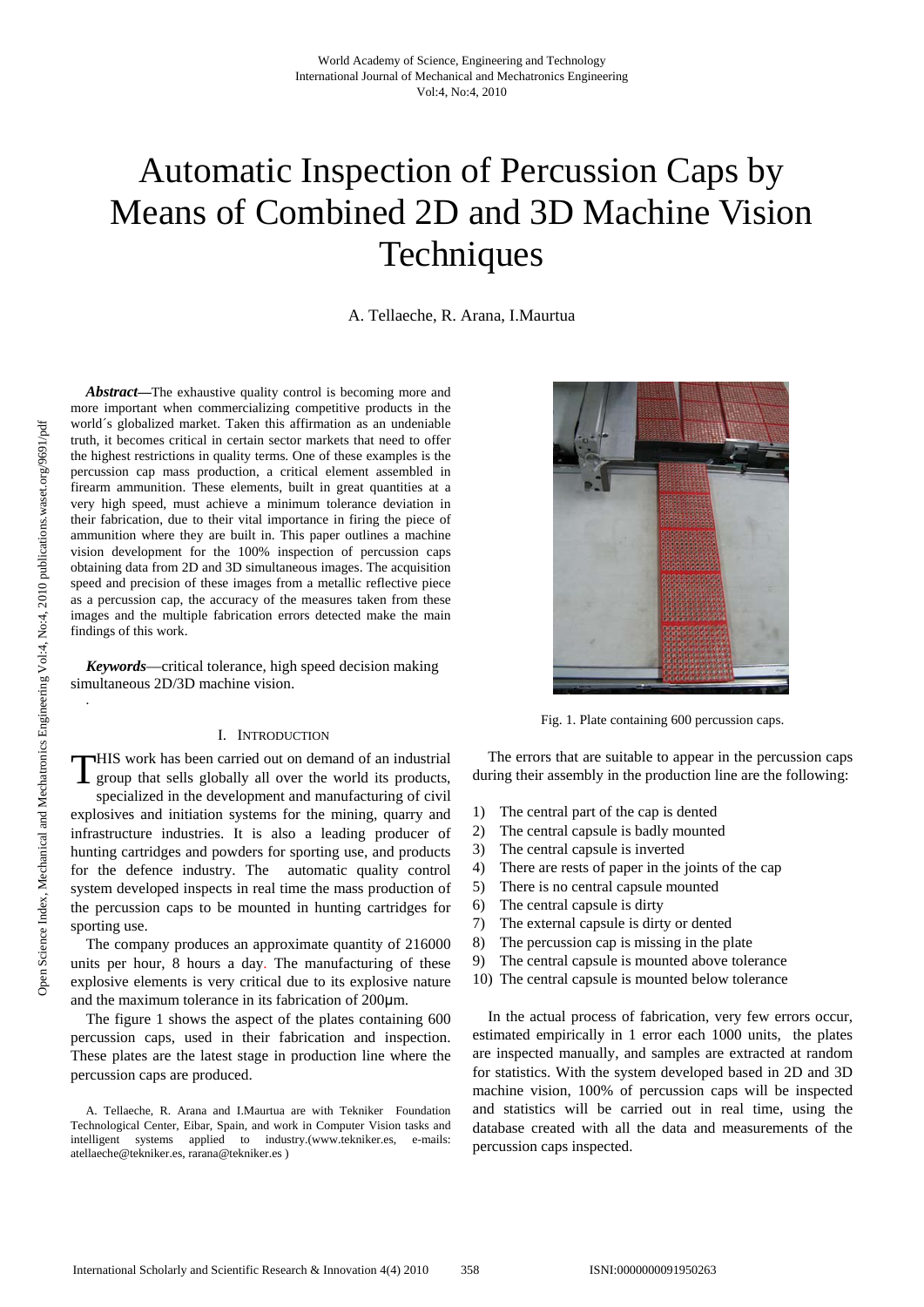## II. PROBLEM AND SYSTEM DESCRIPTION

The system to accomplish this task must comply with very demanding characteristics:

- 1) Obtaining of high resolution 2D images (resolution: 512 \* 3300, 256 gray levels ), and high precision 3D images (resolution: 512 \* 3300, 16 bit values per pixel ).
- 2) High bandwidth for image transmission and data communication.
- 3) Fast parallel processing of images.

 The camera used is a Ranger E55 model from SICK [1]. This camera has a 1536 \* 512 pixel sensor, capable of acquiring the 2D and 3D images simultaneously by dividing the sensor in different zones. It can obtain up to 35K profiles per second. The data interface is GigE standard, and provides a RS-422 encoder interface.

The lighting for the computer vision system is specially designed for this precise application and includes a 3B class line projecting red laser beam for the 3D image acquisition and a diffuse red bar light for the 2D image acquisition. Between both lights there is a separator to avoid lighting interference between them. Due to the metallic and very reflective nature of the pieces to inspect, the development of this lighting system has been one of the most complicated points of the project.

Both camera and lighting system are mounted in a linear axis to scan each plate at uniform speed. Figure 2 shows a schematic representation of the geometrical setup used for laser triangulation in the 3D image. According to [2], this *ordinary setup* provides the maximum height resolution. Figure 3 shows the real system developed following this setup.



Fig. 2. Ordinary setup of the camera for 3D laser triangulation.



Fig. 3. System developed based in the Sick Ranger E55 camera.

The PC used for image processing and software development is equipped with an Intel Core 2 Quad Q9550 at 2,83 GHZ, 1333 MHz FSB and 12MB L2 cache. 4 GB of RAM and a 160 GB SATA II 10K RPM with 16MB DataBurst Cache<sup>T</sup>.

For software development Halcon 9.0 Machine Vision library from MVTec GmbH has been used [3], mainly because its speed computation and its capacity to parallelize the image operations [4], taking advantage of the four cores present in the PC Quad Core processor.

The system must be capable of inspecting (image acquisition and percussion cap processing) a plate containing 600 percussion caps in less than 8 s.

## III. IMAGE PROCESSING AND DATA OBTAINING

The 2D and 3D images are provided by the camera separately, and different image processing algorithms are used in each of them. Figures 4 and 5 show the aspect of the images obtained. In each on the images there are established five regions of interest (ROIs), each of them corresponding to the tentative positions on the five groups of 120 percussion caps present en each plate. Within each ROI it is performed a model finder operation using a synthetic model of a percussion cap [5]. A synthetic model is a model based on geometrical shape, in this case an ellipse, and it is not obtained from previous images. By these two operations all the percussion caps in the images are perfectly located, and ready to apply local image processing operations to them.

## *A. 2D image processing*

The figure 4 shows part of the 2D image acquired by the Ranger E55 camera. For each of the percussion caps present in this image, it has been carried out a threshold and a blob analysis of the central capsule [6]. From this analysis it can be obtained the following characteristics of a percussion cap:

1) Circularity of the central capsule after the threshold. The circularity value can be defined as follows: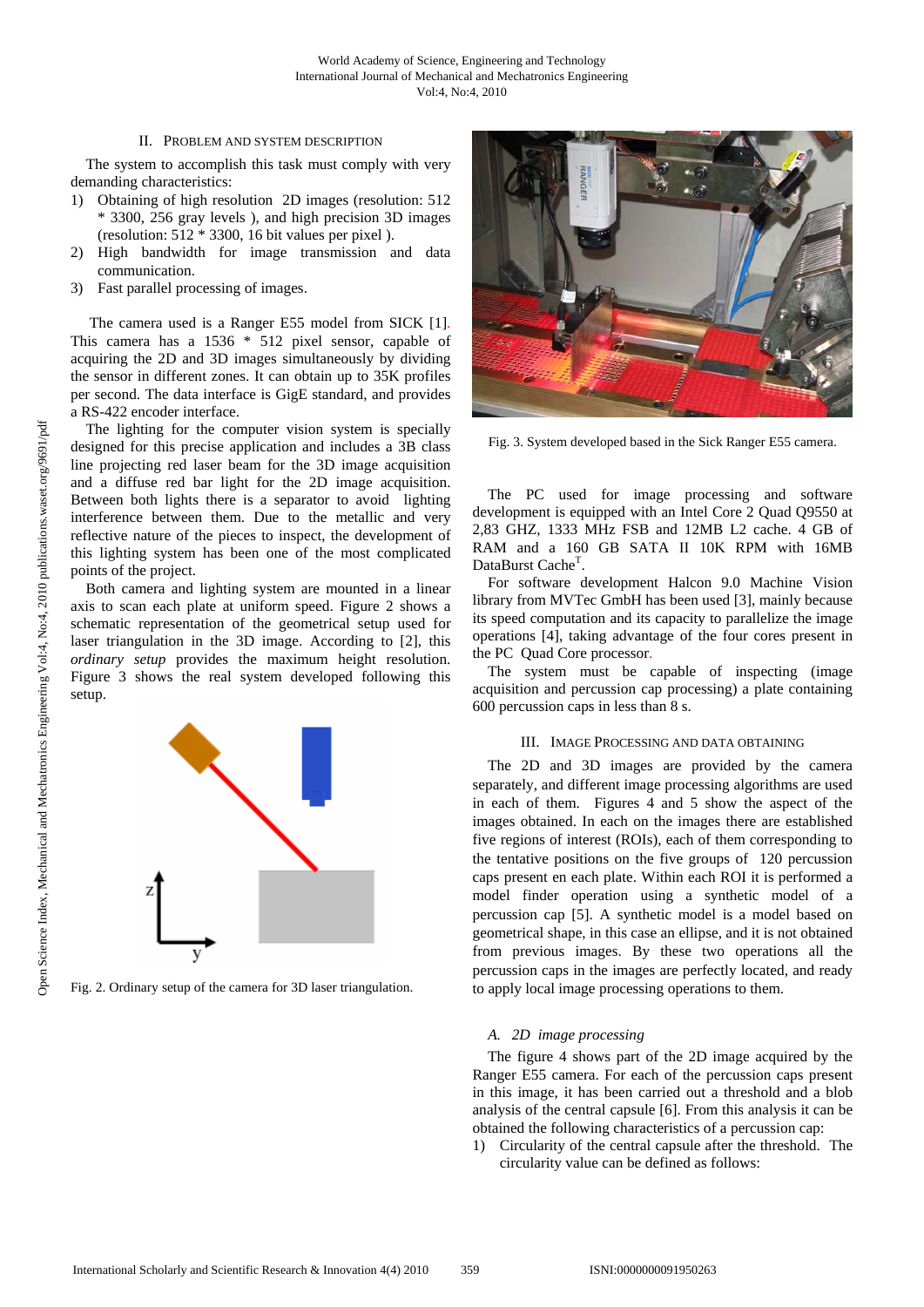$$
C = \frac{A}{d_{\max}^2 \cdot \pi}
$$

Where *A* is the area in pixels of the region under study and  $d_{\text{max}}$  is the maximum distance from the center of the particle to all contour pixels. According to the circularity definition, the maximum value is obtained by a circle, with  $C=1$ .

When inspecting the central part of the percussion cap, different values are obtained depending on the state of the capsule, dented or badly mounted. Empirically, the circularity of the central capsule of a correct percussion cap is established in a value 0.45, due to its ellipsoidal shape in the image acquired.

Area of the central capsule in pixels and number of isolated blobs. This provides information about superficial errors. The area of the internal part of a correct percussion cap must be above 1000 pixel, and must present only one isolated blob.



Fig. 4. Part of the 2D image acquired with the Ranger E55 camera.

## *B. 3D image processing*

For the 3D image processing 6 line profiles are programmed for the analysis of each percussion cap, 3 horizontal and 3 vertical. The percussion cap in the images has an elliptical shape, so the parameters of the line profiles differ depending on the type of line profile, horizontal or vertical.

Because of irregularities in the plate containing the percussion caps (it is never completely flat) and the errors in the settlement of the pieces, the profile obtained may not be perfectly horizontal in the central part. Figure 5 shows a tipical 3D image, with the line profiles and its 3d interpretation, while in figure 6 it can be appreciated a typical line profile obtained from several percussion caps.



(a)



(b)

Fig. 5. (a) Acquired 3D image from Ranger E55. (b) 3D interpretation of the image obtained.



Fig. 6. 3D line profile of 5 percussion caps.

With the numerical data of the line profile, the following values are obtained [7]:

- 1) Maximum and minimum of the first part of the line profile (beginning of the percussion cap)
- 2) Maximum and minimum of the last part of the line profile (Ending of the percussion cap)
- 3) Mean and Standard Deviation of the values of the central capsule. The width of the central capsule is determined depending of the position of the maximum and minimum points at the beginning and ending of the percussion cap.

The detection of the majority of errors related to tolerance in the fabrication of the percussion caps is based in measurement comparison between the height values of the central capsule and the height values of the borders of the external capsule. Other error detections are based on the divergence of the height values of the central capsule of the percussion cap. To perform these measurements, the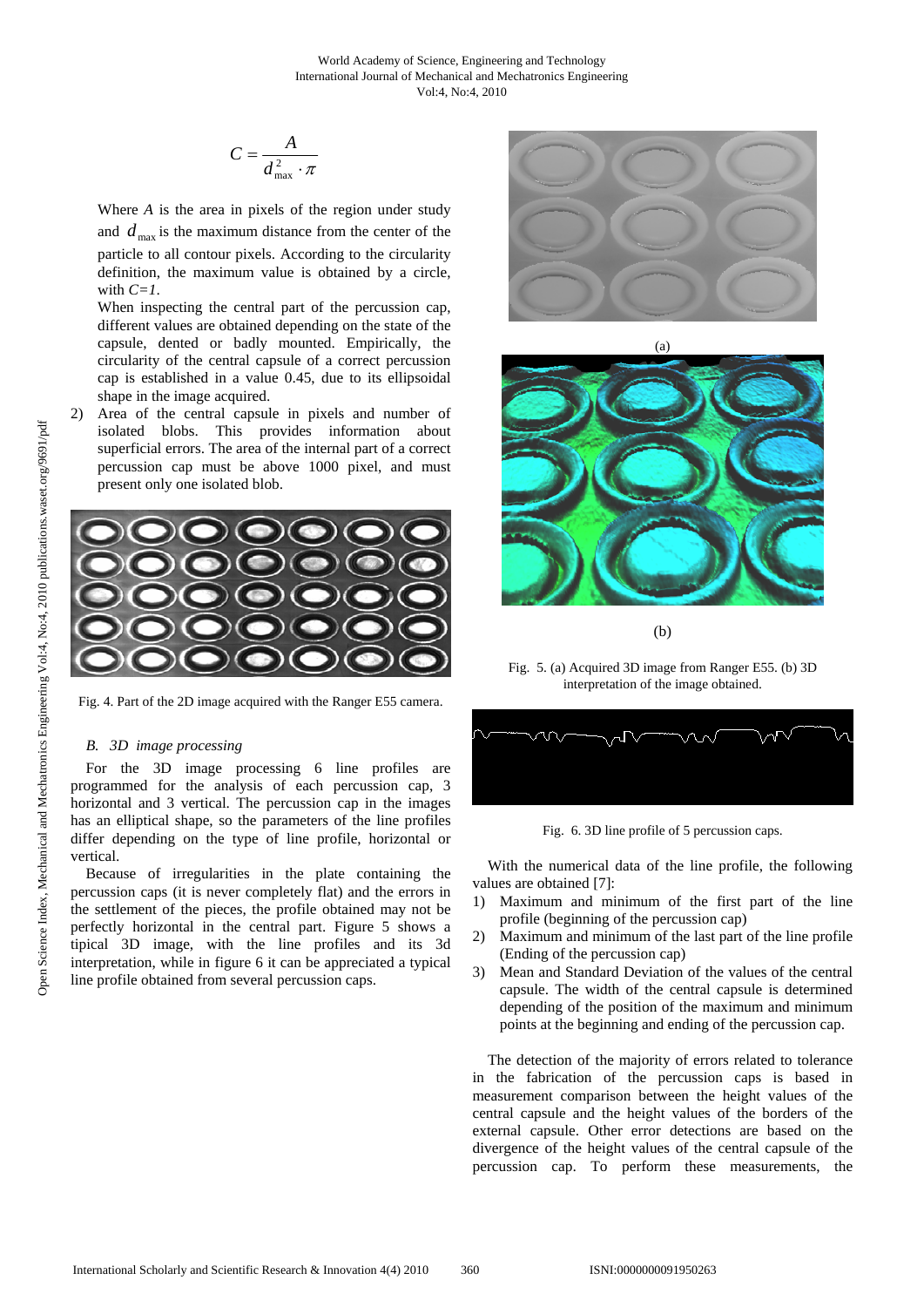percussion cap should be placed in a complete horizontal position, and, as it has been explained before, this is very difficult to achieve due to plate irregularities and errors in percussion caps settlement. Using statistics it is possible to estimate the *regression line* ([8],[9]) of the values corresponding to the central capsule of the percussion cap. With this *regression line* it is possible to estimate the height values that the central capsule should have at the points where the maximums at the beginning and ending of the percussion cap occur, taking into account the slope of the regression line. Once this maximum values are estimated the tolerance among the maximum values of the lateral parts of the percussion caps and the central capsule can be performed.

Let the X axis of the values in the line profile be the independent value and the heights obtained in the line profile the dependent values. A value in the position *i* of the array provided in by the line profile will have an independent value in the X axis  $x_i = i$  and a height value of  $y_i$ .

The *covariance* between two values can be expressed as follows:

$$
\sigma_{xy} = \frac{1}{n} \sum_{i=1}^{n} \left( x_i - \overline{x} \right) \left( y_i - \overline{y} \right) \tag{1}
$$

Where  $\overline{x}$  and  $\overline{y}$  are the Mean values of the independent variable in the central capsule and the heights in these points, respectively.

With the covariance value calculated it is possible to establish the regression line correspondent to the heights in the central capsule of the percussion cap as follows:

$$
y = \overline{y} + \frac{\sigma_{xy}}{\sigma_x^2} (x - \overline{x})
$$
 (2)

The regression makes possible to calculate the theoretical values of the central capsule height at the points where the two lateral maximum values of the percussion cap occur, and thus, compare the difference in height between a certain maximum and the height of the internal capsule of the percussion cap at that precise point. For a  $x<sub>M</sub>$  value where a maximum exists, the theoretical height of the internal central capsule at that point can be estimated as follows:

$$
y_i = \frac{\sigma_{xy}}{\sigma_x^2} x_M - \frac{\sigma_{xy}}{\sigma_x^2} \overline{x} + \overline{y}
$$
 (3)

With this height simulated it is possible to compare it against the maximum in that point and evaluate if the difference in height is in tolerance.

This process is repeated for each of the 6 line profiles calculated in each percussion cap.

Figure 7 shows graphically this operation:



Fig. 7. Regression line estimated for the central part of the percussion cap.

To assess the validation of the regression line obtained, as well as for error detection, it has been calculated the mean quadratic error between the regression line and the real values of the central part of the percussion cap as follows:

$$
Error = \frac{1}{n} \sum_{j=1}^{n} \left[ y_{r_j} - \left( \frac{\sigma_{xy}}{\sigma_x^2} x_j - \frac{\sigma_{xy}}{\sigma_x^2} x + y \right) \right]^2 \tag{4}
$$

Where  $y<sub>r</sub>$  is the vector of real values of the central part of the percussion cap, and *n* is the number of values of the vector  $y_r$ .

The regression line will be used to detect errors taking into account parameters such as the regression line slope,  $\frac{20}{\epsilon^2}$ *x xy* σ  $\frac{\sigma_{xy}}{2}$ , that

must be near 0 (horizontal line).

The bias value, 
$$
-\frac{\sigma_{xy}}{\sigma_x^2} \overline{x} + \overline{y}
$$
 is used as a discriminant value

when detecting that the percussion cap is missing in the plate or when in a percussion cap does not have the central capsule mounted.

#### IV. DATA PROCESSING AND ERROR DETECTION

In the previous section it has been explained the data obtained from the images and the characteristics of these values. From the 2D image, the circularity and the area of the blob corresponding to the central part of the percussion cap have been extracted, and from the 3D image the maximums and minimums of the percussion cap borders, as well as mean and standard deviation of the central part of the cap have been obtained. In addition to these values, it has been calculated the regression line corresponding to the central heights of the cap, giving information about its settlement in the plate and the mean quadratic error related to the regression line and heights of the central part of the percussion cap.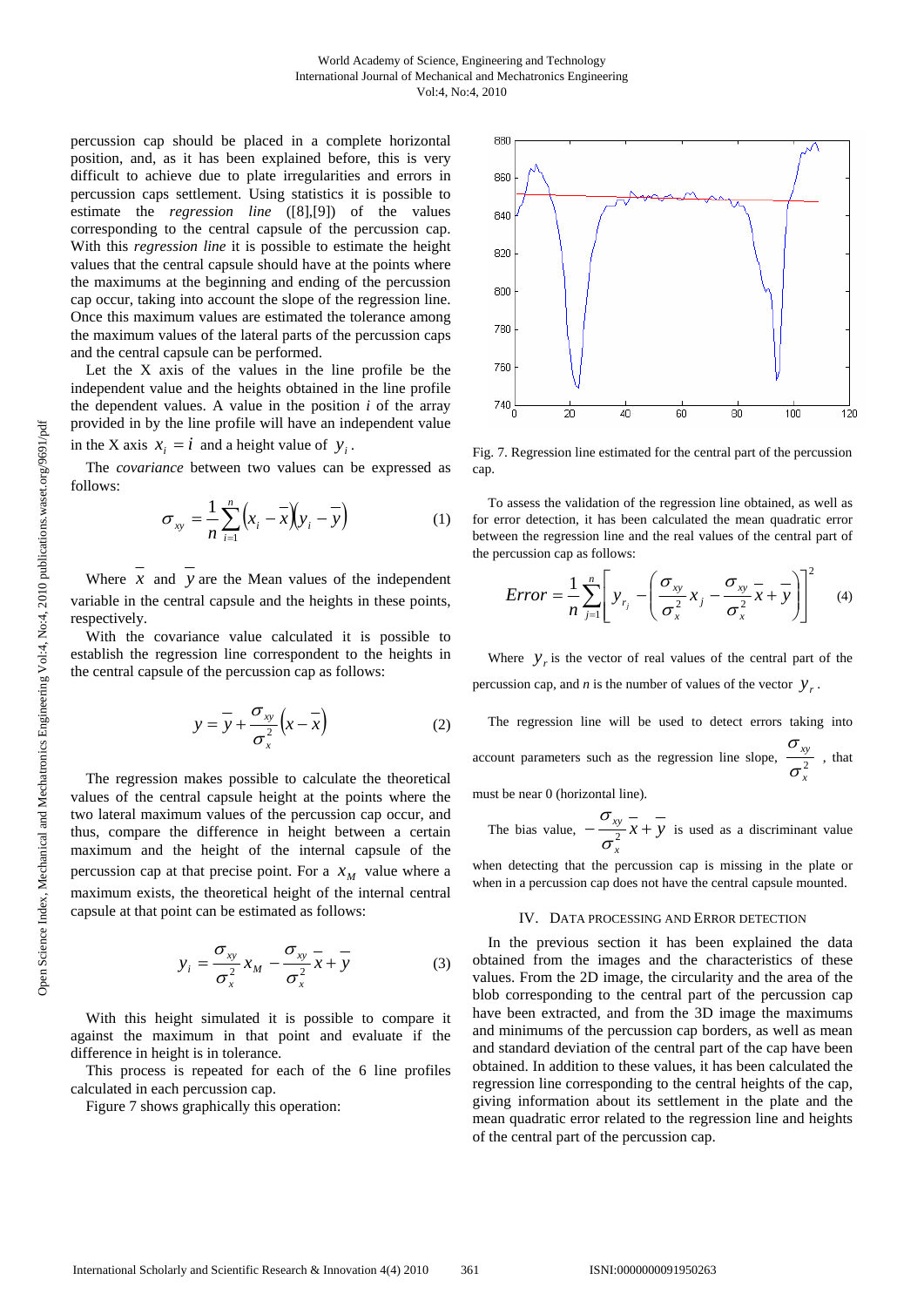Taking into account of these values this section exposes the criteria used to error detection.

### *A. Errors in the central part of the percussion cap*

In this errors (central part of the cap dented, central cap badly mounted or central capsule inverted), the regression line

slope,  $\frac{2}{\sqrt{2}}$ *x xy* σ  $\sigma_{xy}$ , that must be near 0 (horizontal line), will present a

high value in absolute terms, indicating that the central capsule of the percussion cap has an error. The 2D image parameters, circularity and area in pixels of the central cap, will also indicate an error.

The mean value of the heights of the central cap, the bias value of the regression line, and the mean quadratic error (4) are the values used to differentiate among these three errors.

#### *B. Rests of paper in the joints of the cap*

To detect this error, the 3D line profiles of the percussion cap are used. In the line profiles it is possible to obtain the two maximum height values of the percussion cap, corresponding to the borders of the external capsule of the percussion cap, and, thus, the external border of the percussion cap. Taking into account the position in the X axis of the maximum values, it is possible to calculate the difference between their value and the theoretical value of the regression line in those points. The value of this difference must be very similar in both maximums. If a big difference occurs, this indicates paper in the joints of the cap.

## *C. Central capsule missing or percussion cap missing*

These two errors are detected using the slope and the bias value of the regression line. In these cases, the regression line slope will have a correct value, near 0, indicating an horizontal line, while the bias value will indicate the type of error detected. In a correct percussion cap, the bias value,

*x y*  $-\frac{\sigma_{xy}}{\sigma_x^2} \overline{x} + \overline{y}$ , is between 800 and 900. In the case of the

central capsule missing, this value will be close to 300, and if the complete percussion cap is missing, the bias value will be almost 0.

### *D. The central capsule is dirty*

If this error appears the 3D data of the percussion cap will be perfectly correct, whereas the 2D image data, circularity and area of the central part of the percussion cap, will present errors. The circularity will be below 0.45 and the area well below 1000.

## *E. Central capsule mounted above tolerance or below tolerance*

To detect this type of errors, the differences between the two maximum values of the percussion cap and the theoretical values of the regression line at those points are calculated.

If the two values are similar, the mean value of both differences is calculated.

If this mean value is smaller than the above tolerance permitted for the central capsule, the central capsule is above tolerance. On the other hand, if this mean value is greater than the below tolerance permitted, the capsule is mounted below tolerance.

#### V. ANALYSIS OF RESULTS

To test the correct performance of the system developed, an increasing number of percussion caps have been analyzed in three different tests (1200, 2400 and 4800 percussion caps) and the system response has been done attending to the following criteria:

- 1) Correct Error Detection (CED): The system detects an error and its type (from type error 1 to type error 10) correctly.
- 2) Non Correct Error Detection (NCED): The system detects an error correctly but misses classifying its type.
- 3) Global Error Detection (GED): This value is the sum of the CED and NCED values. It comprises all the errors detected even if the type of the error is not correctly classified.
- 4) False Positives (FP): There is not an error in a percussion cap, but the system marks it as defective.
- 5) False Negatives (FN): There is an error in a percussion cap, but the system does not detect it.

Due to the small amount of errors happening in normal production process of percussion caps, several percussion caps in the plates used for system validation have been substituted randomly with pieces with errors of all types. In each plate containing 600 pieces, 20 pieces with random errors have been inserted at random positions.

Table 1 shows the results obtained in the three performance tests carried out. One thing that must be taken into account is that the priority of the system is the detection of the defective pieces to avoid its further use. From this point of view, the NCED are important but not critical, because although not correctly classified, the error has been detected and the piece will be retired. However, this value, as it will be presented in table 1, is very small.